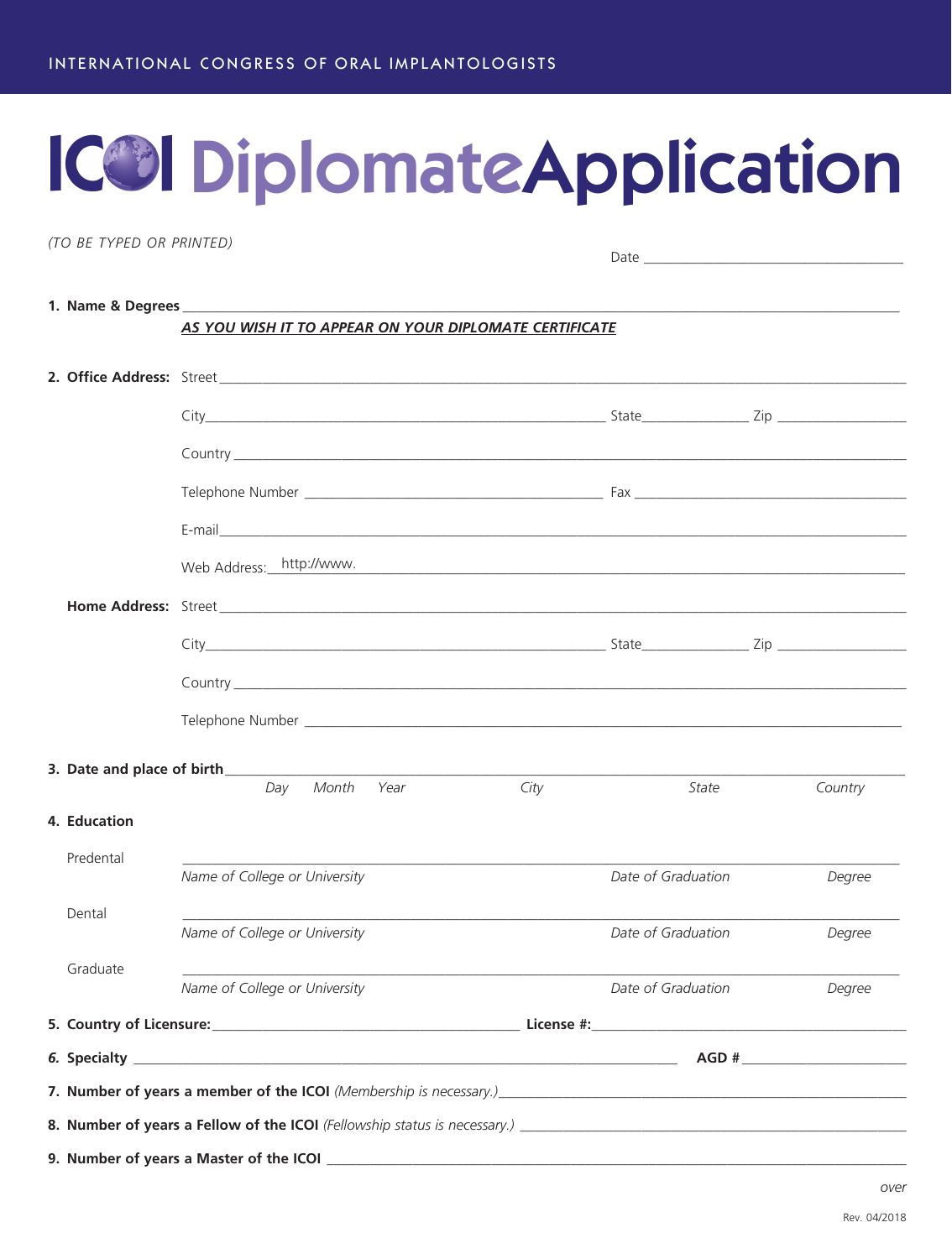Who can apply ALL members who place AND/OR restore implants. **NOTE: You must be CURRENTLY PLACING IMPLANTS to be eligible for Diplomate status.**

## DIPLOMATE REQUIREMENTS:

- **1.** Provide a listing of one hundred twenty (120) completed implant cases.
	- **a.** *Candidates who place implants:* Your cases must include one hundred twenty (120) or more individual implants all of which must be at least three (3) years old from implant placement.
	- **b.** *Candidates who restore and place implants:* Your cases must include one hundred twenty (120) or more individual implants AND ancillary procedures with restorations all of which must be at least three (3) years old.

*Please record the required cases for credentials on the ICOI Case Documentation Form for Diplomate Candidates.*

Please use the following coding system to describe your cases on the documentation form:

- **Type of Implant:** Root form—**RF**, Small diameter—**SD**, Plate form—**PF**, Subperiosteal—**SP**, Narrow Ridge—**NRI**
- **Ancillary Procedure(s):** Guided tissue grafts—**GTR**, Autogenous bone grafts—**ABG**, Sinus augmentation—**SA**, Soft tissue grafts—**STG,** Cone Beam CT Scan—**CBCT**
- **Type of Restoration:** Single crown—**SCR**, Fixed bridge—**FBR**, Overdenture—**OD**, Partial overdenture—**POD**, Fixed-detachable prosthesis—**FDP**

**Current Status:** Satisfactory function—**SF**, Compromised function—**CF**, Failed & removed—**FR**, Lost to recall—**LR**

- **2.** From the one hundred twenty (120) cases documented, submit twenty (20) cases with the application. The twenty (20) cases should be detailed individually on ICOI's form as follows:
	- **a.** Ten (10) cases should be at least three (3) years old and show some diversity in implant selection, ancillary procedures, restorative design and/or materials.
	- **b.** Ten (10) cases should be of an advanced nature such as treatment of a narrow/shallow ridge or utilizing advanced restorative procedures and techniques.
	- **c.** Fully document the twenty (20) cases. Documentation must include patient slides, pre and post-operative x-rays and clinical photographs of final cases, scans, pre-operative evaluation and planning forms, treatment consent forms, etc. All materials should be submitted to the ICOI. There are three ways to submit your application: email to [blukacs2002@yahoo.com,](mailto:blukacs2002@yahoo.com) fax to (973) 783-1175 or mail to the ICOI Central Office.
	- **d.** Choose two (2) of the submitted cases that have been in function at least three (3) years and bring those two (2) cases as well as one (1) recently completed complex case to the oral interview in Keynote or Power Point format with pre- and post- operative x-rays and clinical photographs. Also, bring the twenty (20) cases submitted with your application, in case the interviewer requests to see them. **Credentialing committee may ask for additional cases.**
- **3.** Provide documentation of at least two hundred fifty (250) continuing education (CEU) hours in the preceding five (5) years (either attending in person or completing courses on-line). These hours may also be attained by teaching courses or seminars.

*CONTINUED*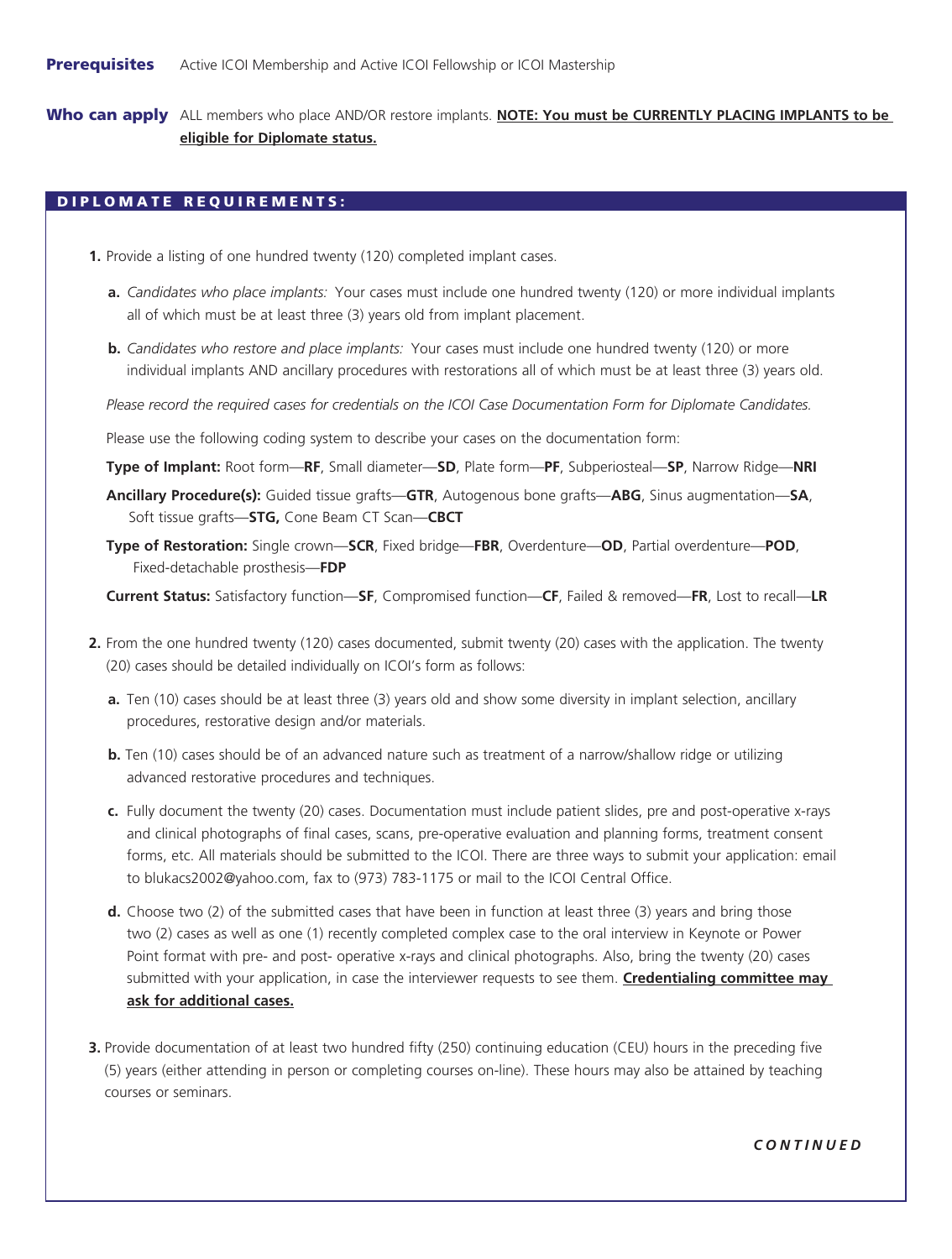#### **DIPLOMATE REQUIREMENTS:**

#### **CONTINUED**

- **4.** Submit evidence of having completed one of the following:
	- **a.** Authored or co-authored at least one (1) article or case report on implant dentistry.

**OR**

- **b.** Presented at least two (2) lectures or tabletop presentations at implant meetings within the last five (5) years.
- **5.** Provide two (2) letters of recommendation from ICOI Diplomates or members of ICOI's Advanced Credentials Committee attesting to your knowledge of implant prosthodontics and/or implant surgery.
- **6.** Submit a current Curriculum Vitae (resume).
- **7.** Attend a regional ICOI Diplomate examination. These will be given during ICOI sponsored or co-sponsored symposia. A written examination will be given as well as an oral interview with examiners from ICOI's Advanced Credentialing Committee.

#### **8. Diplomate Maintenance Requirement:**

**Diplomate Processing Fee:** \$1,000.00 (U.S. Funds)

- **• All ICOI Diplomates must maintain their membership in good standing and must attend at least one ICOI sponsored or co-sponsored meeting every three (3) years.**
- **• All ICOI Diplomates must also accumulate one hundred fifty (150) hours or more of "implant education" within five (5) years of becoming an ICOI Diplomate.**

| Please note: | CREDENTIALS MUST BE AWARDED AT AN ICOI SPONSORED OR CO-SPONSORED SYMPOSIUM.                                                                                                                                                                                                             |  |  |                   |  |  |  |  |  |  |  |
|--------------|-----------------------------------------------------------------------------------------------------------------------------------------------------------------------------------------------------------------------------------------------------------------------------------------|--|--|-------------------|--|--|--|--|--|--|--|
|              | I would like to receive my award at the following ICOI meeting:<br>(please allow 6 weeks for application and certificate processing)<br>A separate meeting registration form and fee should be submitted indicating that you will be receiving your<br>∟<br>award at the above meeting. |  |  |                   |  |  |  |  |  |  |  |
|              |                                                                                                                                                                                                                                                                                         |  |  |                   |  |  |  |  |  |  |  |
| Payment by:  | <b>Check</b> (Make your check payable to the <b>ICOI</b> ) $\Box$ Visa $\Box$ MasterCard $\Box$ American Express<br>$\Box$                                                                                                                                                              |  |  |                   |  |  |  |  |  |  |  |
|              |                                                                                                                                                                                                                                                                                         |  |  | Exp. Date CVV No. |  |  |  |  |  |  |  |
|              |                                                                                                                                                                                                                                                                                         |  |  |                   |  |  |  |  |  |  |  |

### **PLEASE DIRECT QUESTIONS AND/OR SUBMIT THE APPROPRIATE MATERIALS DIRECTLY TO:**

**ICOI Credentials Committee 55 Lane Road, Suite 305 Fairfield, NJ 07004**

**Phone: 973-783-6300 Fax: 973-783-1175 E-mail: [blukacs2002@yahoo.com](mailto:blukacs2002@yahoo.com)**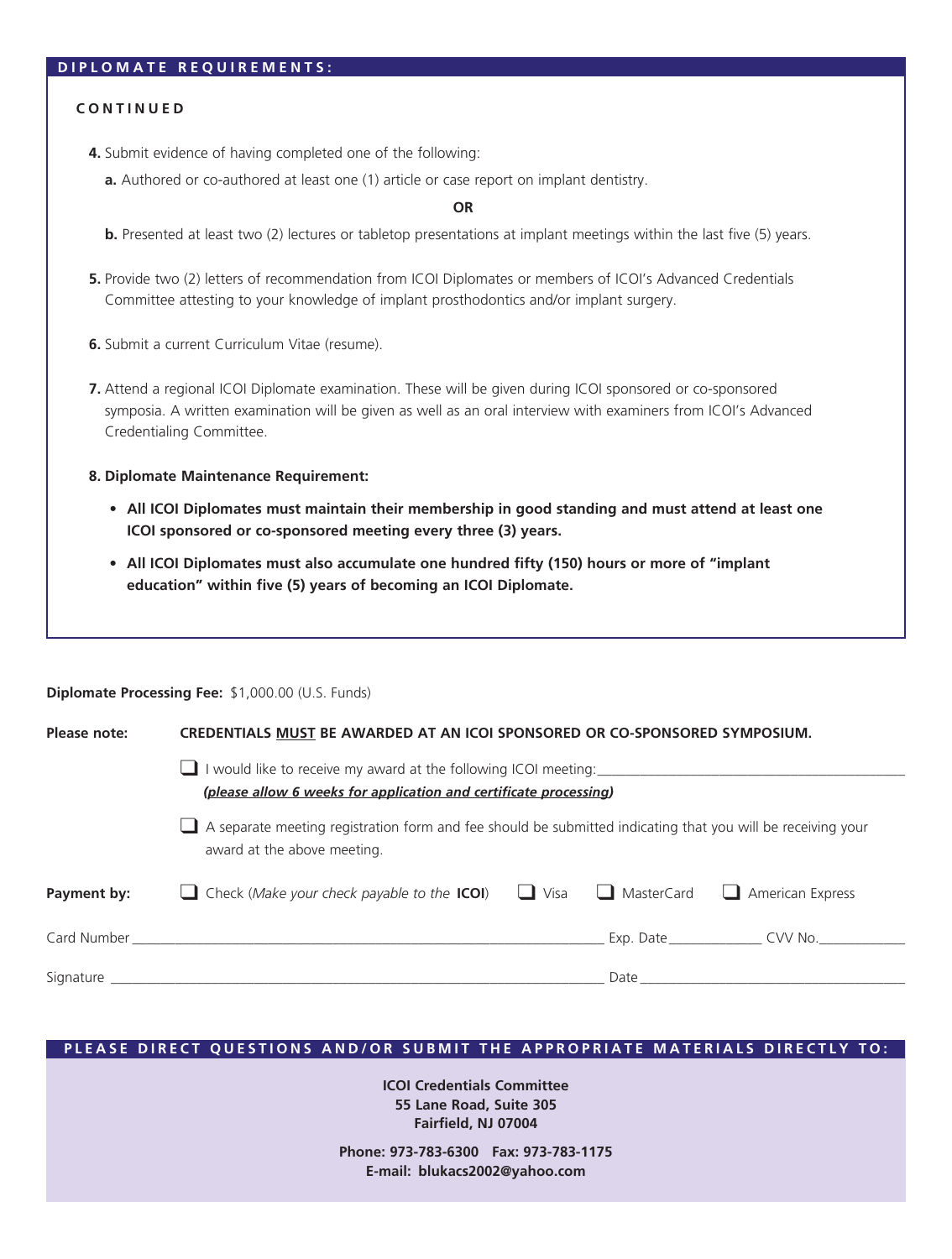# ICOI DIPLOMATE CANDIDATES - DOCUMENTATION FORM

**Name** \_\_\_\_\_\_\_\_\_\_\_\_\_\_\_\_\_\_\_\_\_\_\_\_\_\_\_\_\_\_\_\_\_\_\_\_\_\_\_\_\_\_\_\_\_\_\_\_\_\_\_\_\_\_\_\_\_\_\_\_\_\_\_\_\_\_\_\_\_\_\_\_\_\_\_\_\_\_\_\_\_ **Date** \_\_\_\_\_\_\_\_\_\_\_\_\_\_\_\_\_\_\_\_\_\_\_\_\_\_\_

|                   | Patient's<br>ID# or<br>Initials | Maxillary/<br>Mandibular<br>Arch | Date<br>Implant(s)<br>Placed | Type of<br>Implant | Implant Surgical<br>Dentist/Implant Brand | Ancillary<br>Procedures | Date of<br><b>Uncovery Restored</b> | Date | Restorative<br>Dentist | Type of<br>Restoration | Dental<br>Lab | Current<br>Status |
|-------------------|---------------------------------|----------------------------------|------------------------------|--------------------|-------------------------------------------|-------------------------|-------------------------------------|------|------------------------|------------------------|---------------|-------------------|
| $\mathbf{1}$ .    |                                 |                                  |                              |                    |                                           |                         |                                     |      |                        |                        |               |                   |
| $\overline{2}$ .  |                                 |                                  |                              |                    |                                           |                         |                                     |      |                        |                        |               |                   |
| $\overline{3}$ .  |                                 |                                  |                              |                    |                                           |                         |                                     |      |                        |                        |               |                   |
| $\overline{4}$ .  |                                 |                                  |                              |                    |                                           |                         |                                     |      |                        |                        |               |                   |
| 5.                |                                 |                                  |                              |                    |                                           |                         |                                     |      |                        |                        |               |                   |
| 6.                |                                 |                                  |                              |                    |                                           |                         |                                     |      |                        |                        |               |                   |
| $\overline{7}$ .  |                                 |                                  |                              |                    |                                           |                         |                                     |      |                        |                        |               |                   |
| 8.                |                                 |                                  |                              |                    |                                           |                         |                                     |      |                        |                        |               |                   |
| 9.                |                                 |                                  |                              |                    |                                           |                         |                                     |      |                        |                        |               |                   |
| 10.               |                                 |                                  |                              |                    |                                           |                         |                                     |      |                        |                        |               |                   |
| 11.               |                                 |                                  |                              |                    |                                           |                         |                                     |      |                        |                        |               |                   |
| 12.               |                                 |                                  |                              |                    |                                           |                         |                                     |      |                        |                        |               |                   |
| 13.               |                                 |                                  |                              |                    |                                           |                         |                                     |      |                        |                        |               |                   |
| 14.               |                                 |                                  |                              |                    |                                           |                         |                                     |      |                        |                        |               |                   |
| 15.               |                                 |                                  |                              |                    |                                           |                         |                                     |      |                        |                        |               |                   |
| 16.               |                                 |                                  |                              |                    |                                           |                         |                                     |      |                        |                        |               |                   |
| 17.               |                                 |                                  |                              |                    |                                           |                         |                                     |      |                        |                        |               |                   |
| 18.               |                                 |                                  |                              |                    |                                           |                         |                                     |      |                        |                        |               |                   |
| 19.               |                                 |                                  |                              |                    |                                           |                         |                                     |      |                        |                        |               |                   |
| 20.               |                                 |                                  |                              |                    |                                           |                         |                                     |      |                        |                        |               |                   |
| $\overline{21}$   |                                 |                                  |                              |                    |                                           |                         |                                     |      |                        |                        |               |                   |
| 22.               |                                 |                                  |                              |                    |                                           |                         |                                     |      |                        |                        |               |                   |
| $\overline{23}$ . |                                 |                                  |                              |                    |                                           |                         |                                     |      |                        |                        |               |                   |
| $\overline{24}$ . |                                 |                                  |                              |                    |                                           |                         |                                     |      |                        |                        |               |                   |
| 25.               |                                 |                                  |                              |                    |                                           |                         |                                     |      |                        |                        |               |                   |
| 26.               |                                 |                                  |                              |                    |                                           |                         |                                     |      |                        |                        |               |                   |
| $\overline{27}$ . |                                 |                                  |                              |                    |                                           |                         |                                     |      |                        |                        |               |                   |
| $\overline{28}$ . |                                 |                                  |                              |                    |                                           |                         |                                     |      |                        |                        |               |                   |
| $\overline{29}$ . |                                 |                                  |                              |                    |                                           |                         |                                     |      |                        |                        |               |                   |
| $\overline{30}$ . |                                 |                                  |                              |                    |                                           |                         |                                     |      |                        |                        |               |                   |
| $\overline{31}$   |                                 |                                  |                              |                    |                                           |                         |                                     |      |                        |                        |               |                   |
| $\overline{32}$ . |                                 |                                  |                              |                    |                                           |                         |                                     |      |                        |                        |               |                   |
| 33.               |                                 |                                  |                              |                    |                                           |                         |                                     |      |                        |                        |               |                   |
| $\overline{34}$ . |                                 |                                  |                              |                    |                                           |                         |                                     |      |                        |                        |               |                   |
| $\overline{35}$   |                                 |                                  |                              |                    |                                           |                         |                                     |      |                        |                        |               |                   |
| $\overline{36}$ . |                                 |                                  |                              |                    |                                           |                         |                                     |      |                        |                        |               |                   |
| $\overline{37}$ . |                                 |                                  |                              |                    |                                           |                         |                                     |      |                        |                        |               |                   |
| $\frac{1}{38}$    |                                 |                                  |                              |                    |                                           |                         |                                     |      |                        |                        |               |                   |
| $\overline{39}$ . |                                 |                                  |                              |                    |                                           |                         |                                     |      |                        |                        |               |                   |
| 40.               |                                 |                                  |                              |                    |                                           |                         |                                     |      |                        |                        |               |                   |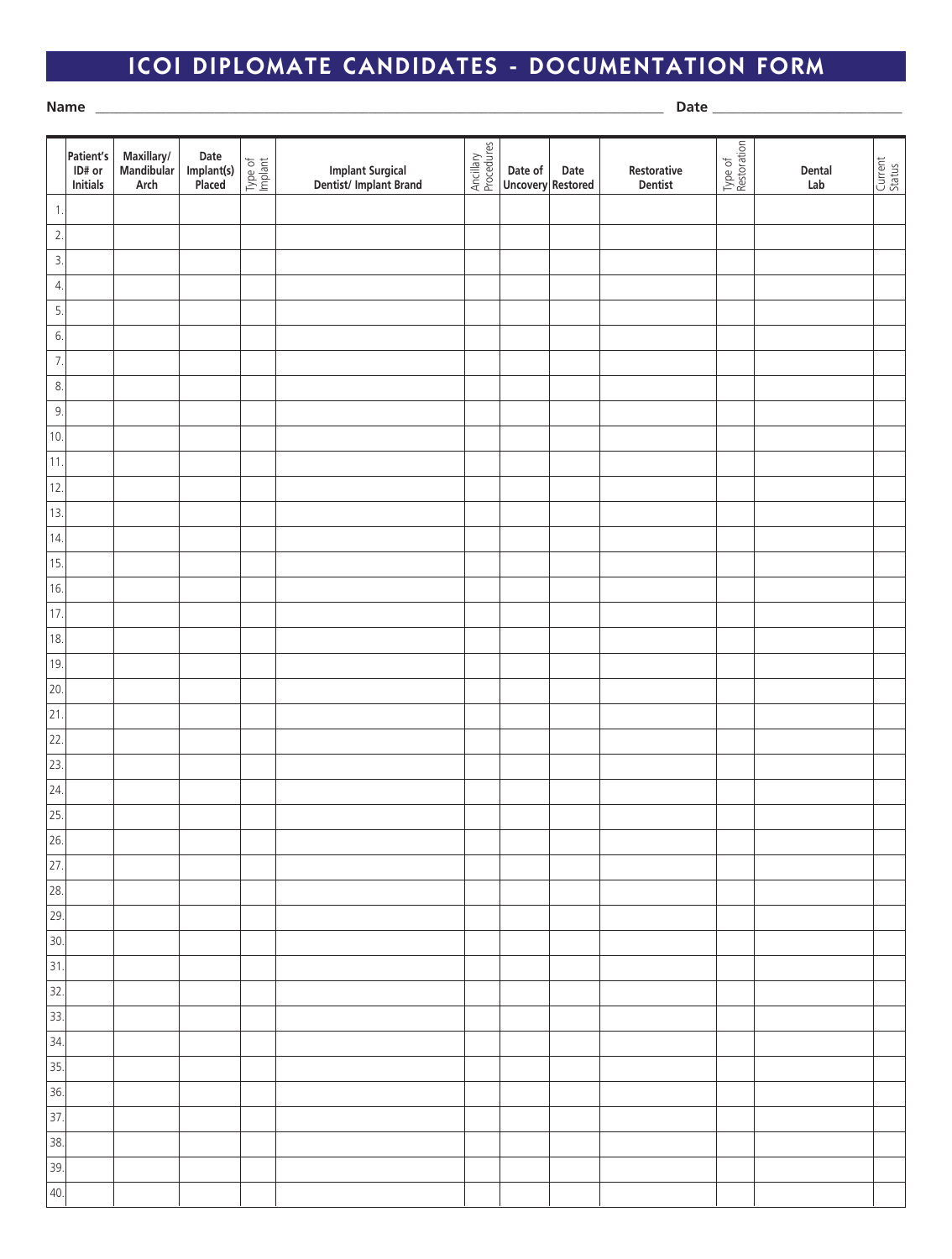## ICOI DIPLOMATE CANDIDATES - DOCUMENTATION FORM *Continued*

**Name** \_\_\_\_\_\_\_\_\_\_\_\_\_\_\_\_\_\_\_\_\_\_\_\_\_\_\_\_\_\_\_\_\_\_\_\_\_\_\_\_\_\_\_\_\_\_\_\_\_\_\_\_\_\_\_\_\_\_\_\_\_\_\_\_\_\_\_\_\_\_\_\_\_\_\_\_\_\_\_\_\_ **Date** \_\_\_\_\_\_\_\_\_\_\_\_\_\_\_\_\_\_\_\_\_\_\_\_\_\_\_

|                   | Patient's<br>ID# or<br><b>Initials</b> | Maxillary/<br>Mandibular<br>Arch | Date<br>Implant(s)<br>Placed | Type of<br>Implant | Implant Surgical<br>Dentist/Implant Brand | Ancillary<br>Procedures | Date of<br>Uncovery Restored | Date | Restorative<br>Dentist | Type of<br>Restoration | Dental<br>Lab | Current<br>Status |
|-------------------|----------------------------------------|----------------------------------|------------------------------|--------------------|-------------------------------------------|-------------------------|------------------------------|------|------------------------|------------------------|---------------|-------------------|
| 41                |                                        |                                  |                              |                    |                                           |                         |                              |      |                        |                        |               |                   |
| 42.               |                                        |                                  |                              |                    |                                           |                         |                              |      |                        |                        |               |                   |
| 43.               |                                        |                                  |                              |                    |                                           |                         |                              |      |                        |                        |               |                   |
| 44.               |                                        |                                  |                              |                    |                                           |                         |                              |      |                        |                        |               |                   |
| 45.               |                                        |                                  |                              |                    |                                           |                         |                              |      |                        |                        |               |                   |
| 46.               |                                        |                                  |                              |                    |                                           |                         |                              |      |                        |                        |               |                   |
| 47.               |                                        |                                  |                              |                    |                                           |                         |                              |      |                        |                        |               |                   |
| 48.               |                                        |                                  |                              |                    |                                           |                         |                              |      |                        |                        |               |                   |
| 49.               |                                        |                                  |                              |                    |                                           |                         |                              |      |                        |                        |               |                   |
| 50.               |                                        |                                  |                              |                    |                                           |                         |                              |      |                        |                        |               |                   |
| 51.               |                                        |                                  |                              |                    |                                           |                         |                              |      |                        |                        |               |                   |
| 52.               |                                        |                                  |                              |                    |                                           |                         |                              |      |                        |                        |               |                   |
| 53.               |                                        |                                  |                              |                    |                                           |                         |                              |      |                        |                        |               |                   |
| 54.               |                                        |                                  |                              |                    |                                           |                         |                              |      |                        |                        |               |                   |
| 55.               |                                        |                                  |                              |                    |                                           |                         |                              |      |                        |                        |               |                   |
| 56.               |                                        |                                  |                              |                    |                                           |                         |                              |      |                        |                        |               |                   |
| 57.               |                                        |                                  |                              |                    |                                           |                         |                              |      |                        |                        |               |                   |
| 58.               |                                        |                                  |                              |                    |                                           |                         |                              |      |                        |                        |               |                   |
| 59.               |                                        |                                  |                              |                    |                                           |                         |                              |      |                        |                        |               |                   |
| 60.               |                                        |                                  |                              |                    |                                           |                         |                              |      |                        |                        |               |                   |
| 61.               |                                        |                                  |                              |                    |                                           |                         |                              |      |                        |                        |               |                   |
| 62.               |                                        |                                  |                              |                    |                                           |                         |                              |      |                        |                        |               |                   |
| 63.               |                                        |                                  |                              |                    |                                           |                         |                              |      |                        |                        |               |                   |
| 64.               |                                        |                                  |                              |                    |                                           |                         |                              |      |                        |                        |               |                   |
| 65.               |                                        |                                  |                              |                    |                                           |                         |                              |      |                        |                        |               |                   |
| 66.               |                                        |                                  |                              |                    |                                           |                         |                              |      |                        |                        |               |                   |
| 67.               |                                        |                                  |                              |                    |                                           |                         |                              |      |                        |                        |               |                   |
| 68.               |                                        |                                  |                              |                    |                                           |                         |                              |      |                        |                        |               |                   |
| 69.               |                                        |                                  |                              |                    |                                           |                         |                              |      |                        |                        |               |                   |
| 70.               |                                        |                                  |                              |                    |                                           |                         |                              |      |                        |                        |               |                   |
| 71.               |                                        |                                  |                              |                    |                                           |                         |                              |      |                        |                        |               |                   |
| $\overline{72}$   |                                        |                                  |                              |                    |                                           |                         |                              |      |                        |                        |               |                   |
| 73.               |                                        |                                  |                              |                    |                                           |                         |                              |      |                        |                        |               |                   |
| $\overline{74}$ . |                                        |                                  |                              |                    |                                           |                         |                              |      |                        |                        |               |                   |
| 75.               |                                        |                                  |                              |                    |                                           |                         |                              |      |                        |                        |               |                   |
| 76.               |                                        |                                  |                              |                    |                                           |                         |                              |      |                        |                        |               |                   |
| 77.               |                                        |                                  |                              |                    |                                           |                         |                              |      |                        |                        |               |                   |
| 78.               |                                        |                                  |                              |                    |                                           |                         |                              |      |                        |                        |               |                   |
| 79.               |                                        |                                  |                              |                    |                                           |                         |                              |      |                        |                        |               |                   |
| 80.               |                                        |                                  |                              |                    |                                           |                         |                              |      |                        |                        |               |                   |